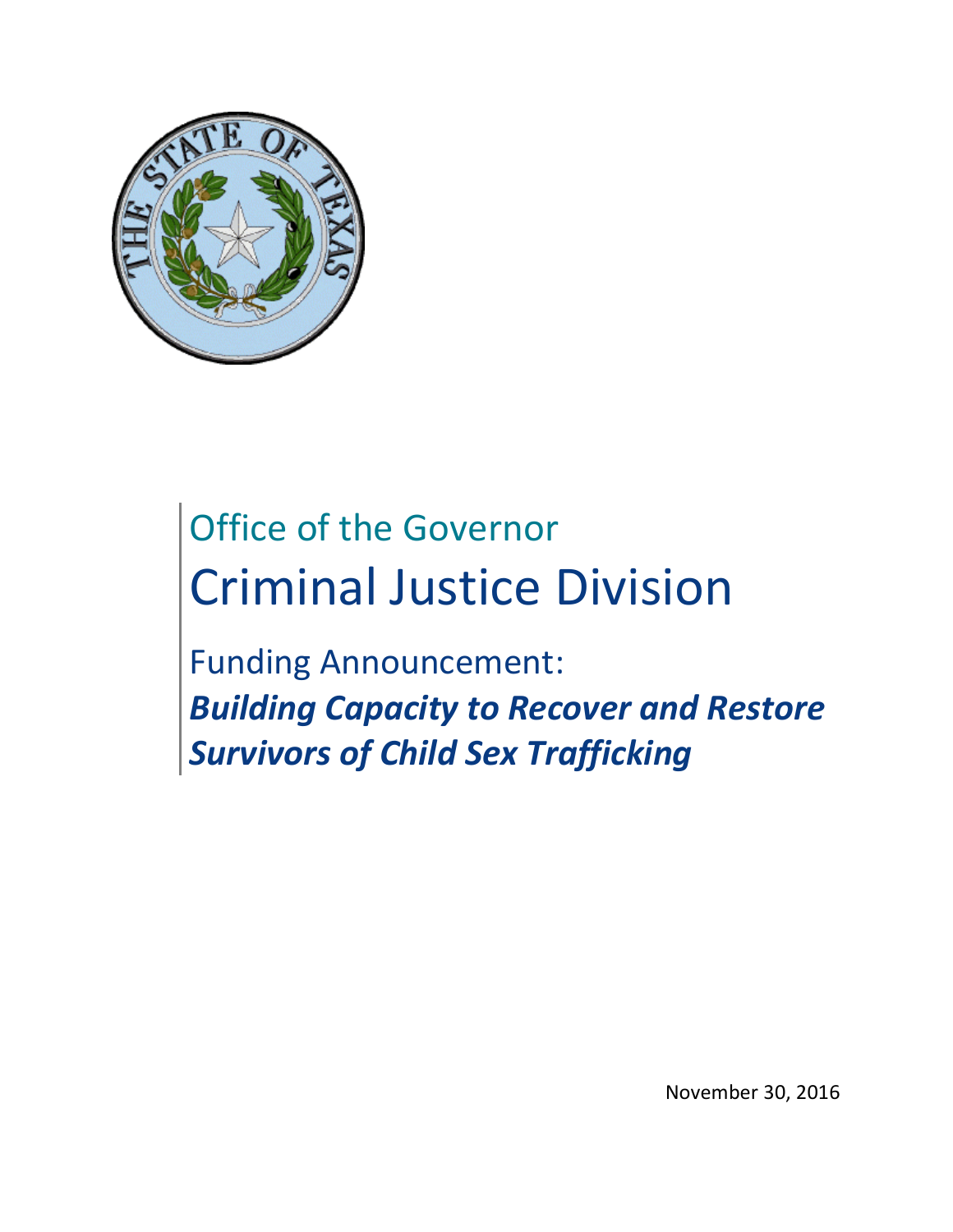CJD Funding Announcement: Building Capacity to Recover and Restore Survivors of Child Sex Trafficking

# <span id="page-1-0"></span>**Opportunity Snapshot**

Below is a high-level overview of many of the elements of this opportunity. Full information is provided in the funding announcement that follows.

#### **Purpose**

The purpose of this funding announcement is to build capacity in the state of Texas to recognize, recover and restore child sex trafficking victims. The Child Sex Trafficking Team (CSTT) seeks to build upon existing collaborative efforts with multi-disciplinary anti-trafficking taskforces and coalitions by funding the development or enhancement of victim services programs in those geographic areas served by the taskforces and coalitions, based on identified best and promising practices, and described in the three project categories on page 7-8.

#### **Funds Available**

It is anticipated that up to \$8 million may be funded under this announcement. No more than one project under each project category will be funded within a taskforce or coalition's geographic service area.

#### **Budget**

The minimum allowed under this program is \$25,000 and there is no limit on the amount of funding an applicant can request. Applicants are strongly cautioned to only apply for the amount of funding they can responsibly expend in the grant period, which is 24 months. CJD will be tracking expenditure rates throughout the life of the grants and may take action to avoid large de-obligations at the end of grant periods. Continuation grants may be made available in future grant cycles for certain applicants that can demonstrate effectiveness. Because future funding cannot be guaranteed, applicants must indicate the number of years of continuation grants that are projected to be needed. Applicants must also develop and submit a plan for self-sustainment beyond the total projected continuation grant periods.

#### **Match**

Grantees must provide matching funds equal to 20% of the total project cost. The match requirement can be met through cash or in-kind contributions (donated goods and/or services used in the project).

#### **Project Periods**

Projects may not may not exceed a 24-month period. Projects must have an end date no later than May 31, 2019. Continuation grants may be made available in future grant cycles for certain applicants that can demonstrate effectiveness.

#### **Organizational Eligibility**

Applications may be submitted by state agencies, units of local government, hospital districts, nonprofit corporations, federally recognized Native American tribes, universities, colleges, community supervision and corrections departments, appropriate councils of governments, appropriate hospital and emergency medical facilities, and faith-based nonprofit organizations.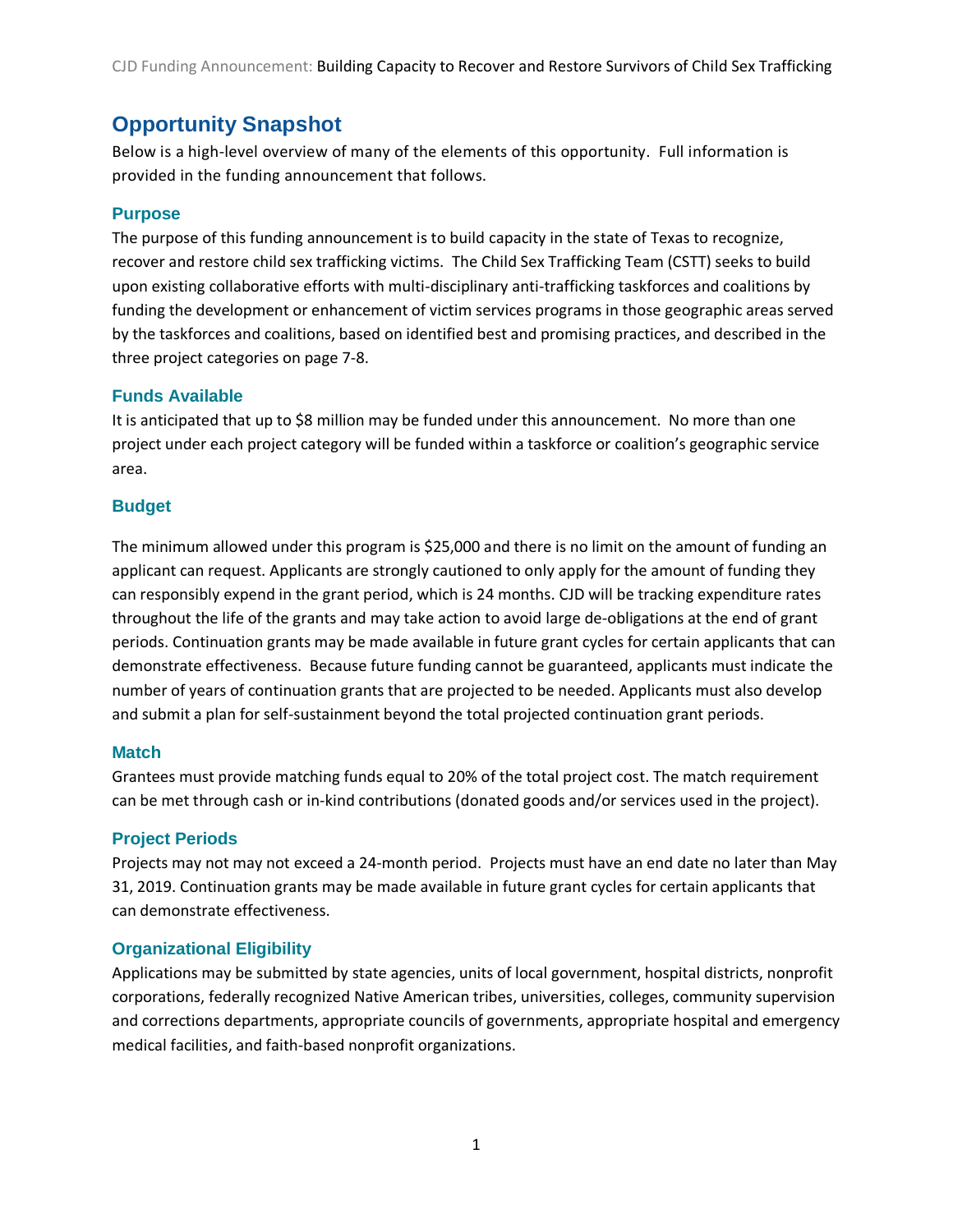Eligibility is restricted to applicants that:

- demonstrate a proven track record in providing the identical or similar victim services described in the project categories on pages 7-8;
- agree to a third-party evaluation funded by CSTT; and
- collaborate with local taskforces and coalitions that have been in existence for more than a year as of the date of this announcement, as evidenced by a letter of support from a coalition or taskforce.

Additional eligibility requirements are listed under the "Project Specific Requirements" section starting on page 7, the "Project Narrative" section starting on page 11, and the "Required Uploads" section starting on page 15. Applications will be considered incomplete without the required uploaded documents and will not be reviewed.

# **Contact Information**

If additional information is needed, contact the eGrants help desk at eGrants@gov.texas.gov or (512) 463-1919.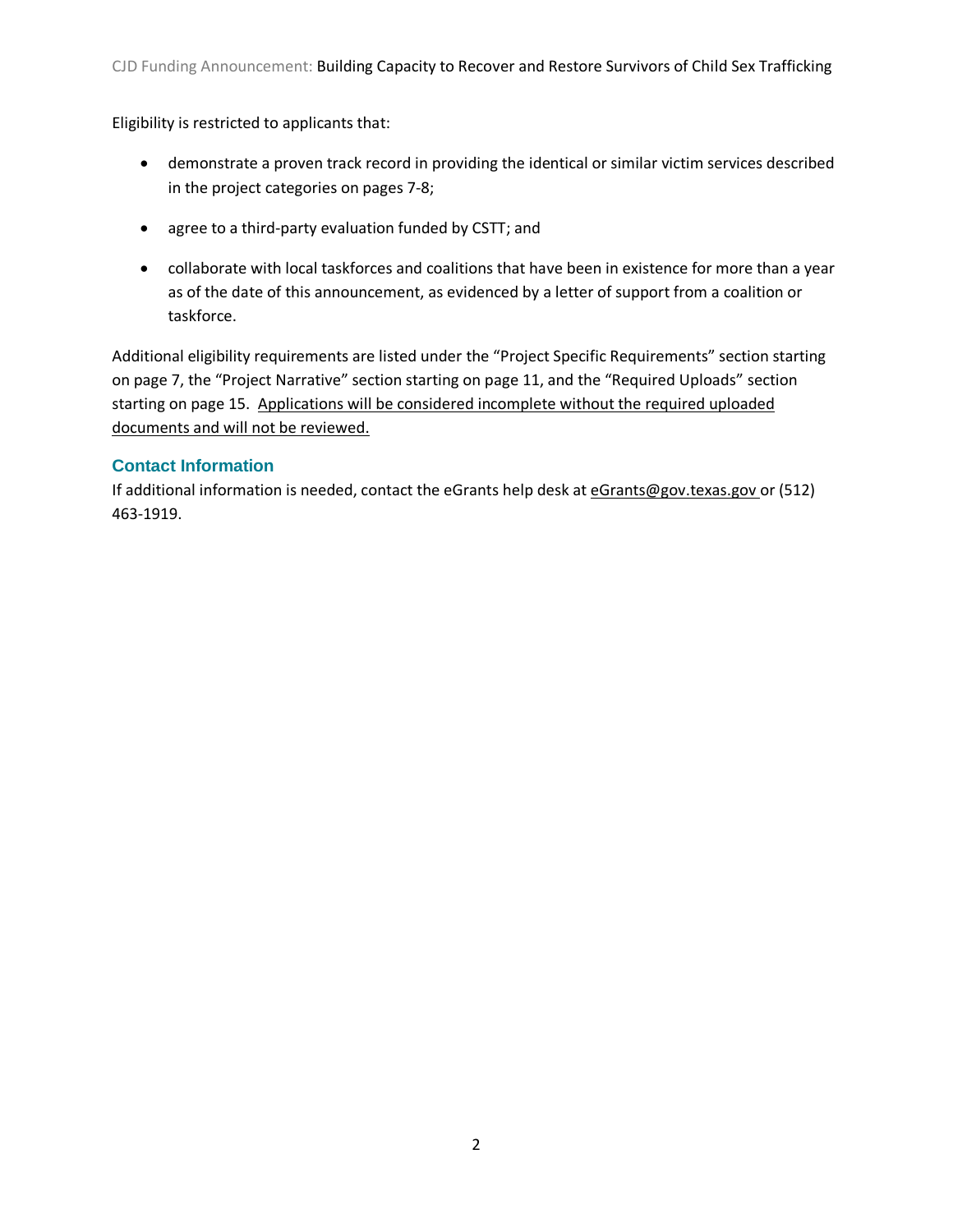# **Table of Contents**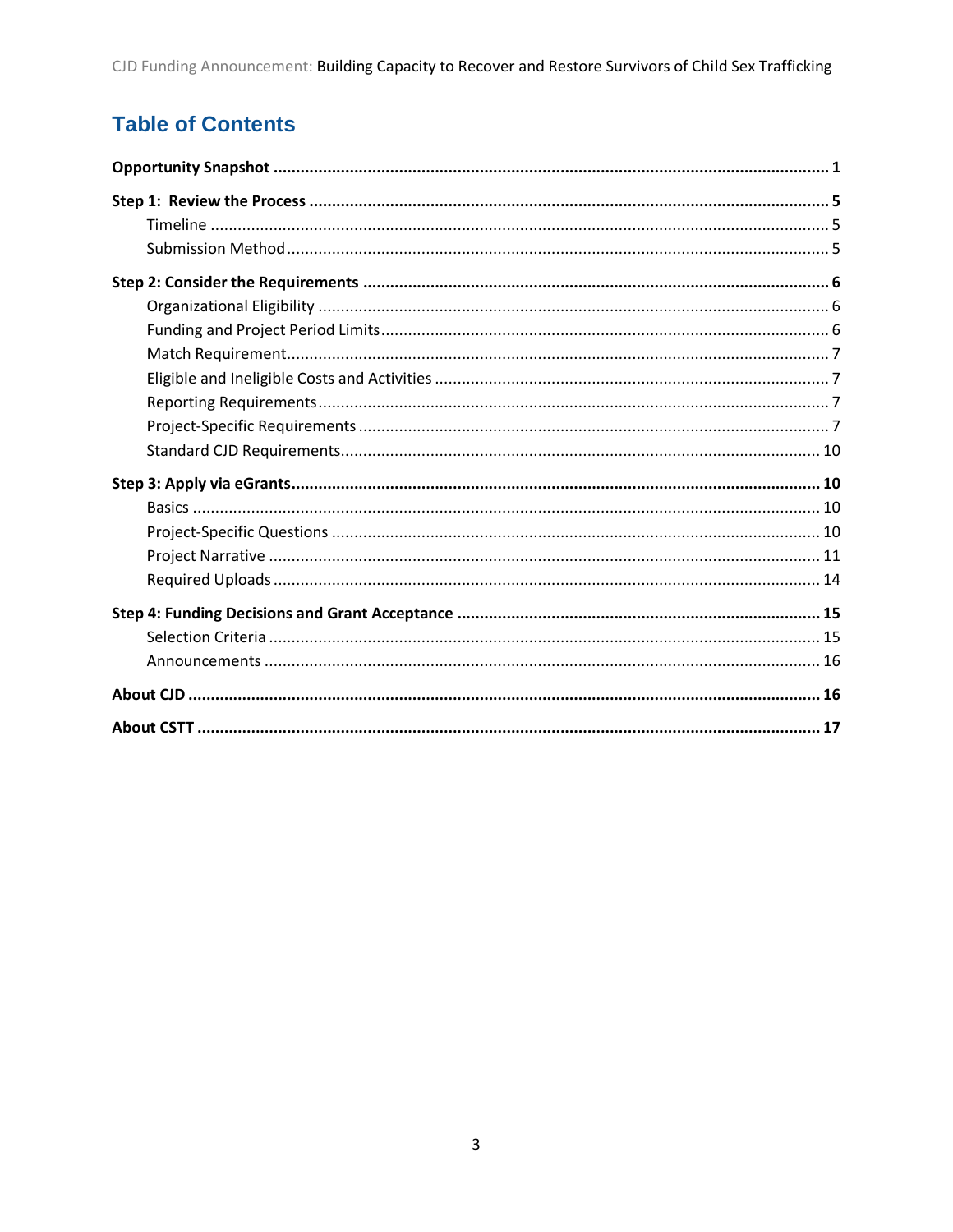# Building Capacity to Recover and Restore Survivors of Child Sex Trafficking

The goal of the Criminal Justice Division (CJD) is to provide needed funding to improve public safety and support victims of crime by filling system gaps and promoting innovative solutions to common problems.

# **About the Child Sex Trafficking Team**

Within CJD, the Child Sex Trafficking Team (CSTT) is leading a collaboration of public and private partners to build a comprehensive approach to combat child sex trafficking. Our approach is based on best and promising practices from around the country, and is child-centered, trauma-informed, collaborative and continuously improving. Our mission is to:

- protect children by building their awareness of and resilience to child exploitation and by curbing demand for child sex trafficking;
- recognize child sex trafficking by raising public awareness to help identify child sex trafficking in all its forms;
- recover and restore survivors and provide them the immediate and long-term services and supports they need to heal and thrive; and
- bring justice to survivors by holding traffickers, buyers, and those who profit from trafficking accountable.

# **CSTT's Strategy for Survivor Recovery and Restoration**

# **1) Network of Regional Models of Survivor Care**

The sheer size of Texas, combined with its regional diversity and regional differences in victim population, services, and resources, necessitates a strategic regional approach to building and coordinating systems of survivor care. Therefore, CSTT will work with stakeholders in various regions of Texas to provide and sustain a continuum of care for survivors of child sex trafficking, from immediate intervention and recovery to long-term restoration. Each regional continuum of care will be childcentered, trauma-informed, based on best and promising practices, and part of a statewide network that seeks to ensure that every survivor of child sex trafficking in Texas gets what they need to heal and thrive.

# **2) Statewide Capacity Building**

In addition to developing regional continua of care, CSTT is working to develop programs, both in and out of developing regions, that are based on best and promising practices and will become part of regional models and the larger statewide network of services available to victims. This initial funding announcement seeks to begin building capacity by advancing the existing work being done in multidisciplinary anti-trafficking taskforces and coalitions by investing in: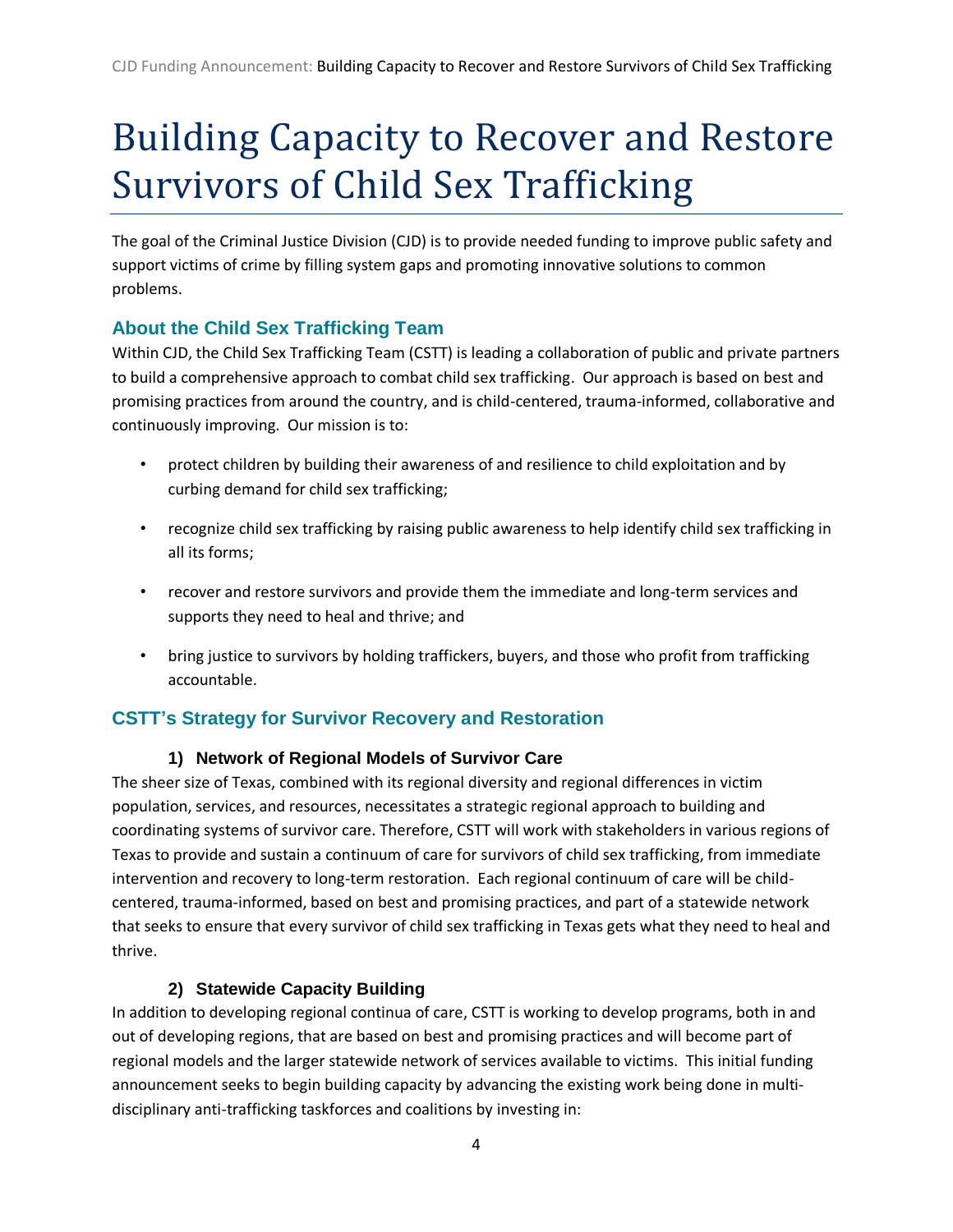- 1) **COMMUNITY-BASED DROP-IN PROGRAMS.** Community-based drop-in projects for child sex trafficking victims that provide physical safety, services, opportunities to build healthy relationships, and case management.
- 2) **SPECIALIZED FOSTER CARE PROGRAMS.** Specialized foster care projects that can provide trauma-informed placements and services for child sex trafficking victims.
- 3) **ADVOCACY PROGRAMS.** Advocates for survivors that provide immediate intervention and ongoing advocacy, case management, and the emotional support survivors need to heal.

Additional opportunities for funding to address gaps in protecting, recognizing, recovering, restoring, and bringing justice to victims will be made available in future funding announcements.

If you are interested in applying for a grant under this current funding announcement, follow the fourstep process outlined below.

- **Step One - Review the Process:** Get familiar with the funding announcement and the process used for this particular funding opportunity.
- **Step Two - Consider the Requirements:** Consider the eligibility requirements, as well as what will be required of successful applicants.
- **Step Three - Apply in eGrants.** Compile and submit your grant application. To understand how to apply online or to register for the system go to https://egrants.gov.texas.gov.
- **Figureh Four Funding Decisions and Grant Acceptance.** Await the funding decision, which is provided through a grant award or other notice from CJD. If you receive an award, complete the acceptance process to access funds.

# <span id="page-5-0"></span>**Step 1: Review the Process**

#### <span id="page-5-1"></span>**Timeline**

| <b>Action</b>                       | <b>Date</b>              |
|-------------------------------------|--------------------------|
| <b>Funding Announcement Release</b> | 12/5/2016                |
| <b>Online System Opening Date</b>   | 12/19/2016               |
| Final Date to Submit an Application | 02/20/2017 at 5:00PM CST |
| <b>Earliest Start Date</b>          | 05/01/2017               |
| Latest Start Date                   | 06/01/2017               |

# <span id="page-5-2"></span>**Submission Method**

Applicants must submit applications via eGrants [\(https://eGrants.gov.texas.gov\)](https://egrants.governor.state.tx.us/) by the deadline listed above.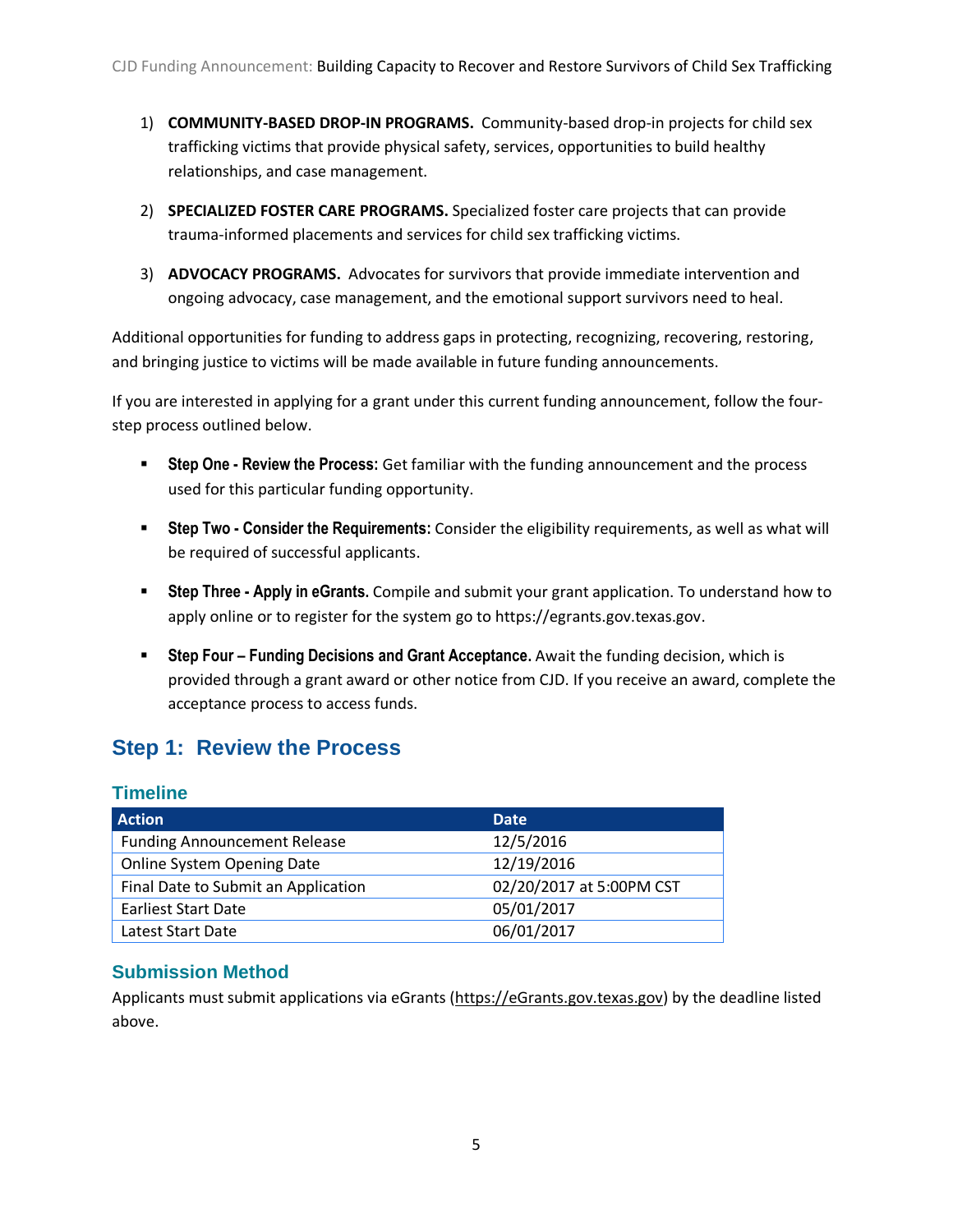# <span id="page-6-0"></span>**Step 2: Consider the Requirements**

# <span id="page-6-1"></span>**Organizational Eligibility**

Applications may be submitted by state agencies; units of local government; hospital districts; nonprofit corporations with an active charter number from the Texas Secretary of State; federally recognized Native American tribes; universities; colleges; community supervision and corrections departments; councils of governments that offer direct services to victims of crime; hospital and emergency medical facilities that offer crisis counseling, support groups; or other types of victims services; and faith-based organizations that provide direct services to victims of crime. Faith-based organizations must be taxexempt, nonprofit entities as certified by the Internal Revenue Service. Additionally, applicants must also:

- have a demonstrated track record in the identical or similar services described in the applicable project and preferably, a demonstrated track record in providing the services for child sex trafficking victims. If the applicant does not have the latter, the applicant must include with the application a cooperative working agreement with an entity that does; and
- submit a letter of support from at least one of their local pre-existing anti-trafficking taskforces or coalitions, stating support for the applicant's grant application.

Lastly, in keeping with CJD's commitment to continuous quality improvement, each of the projects selected for funding will be required to fully participate in a third-party evaluation funded by CJD. Applicants will be required to make good faith efforts to follow the evaluator's to be considered for continuation funding in the next grant cycle.

# <span id="page-6-2"></span>**Funding and Project Period Limits**

**Funding Limits.** The minimum funding amount is \$25,000 and there is no maximum funding level in this funding opportunity. Cost-effectiveness and sustainability will be a primary factors in selection.

**Project Period.** Projects must have a start date of May 1, 2017 and end date of April 30, 2019 or a start date of June 1, 2017 and an end date of May 31, 2019. Continuation grants may be made available in future grant cycles for certain applicants that can demonstrate effectiveness. Because future funding cannot be guaranteed, applicants must indicate the number of years of continuation grants that are projected to be needed. Applicants must also develop and submit a plan for self-sustainment beyond the total projected continuation grant periods.

**Available Funding.** It is anticipated that up to \$8 million may be funded under this announcement. The number of awards will depend upon the number of eligible applicants and the availability of funding.

**Source of Funding.** Federal funding is authorized for these projects under the Victims of Crime Act of 1984 (VOCA) as amended, 42 U.S.C. 10601). All awards are subject to the availability of appropriated federal funds and any modifications or additional requirements that may be imposed by law.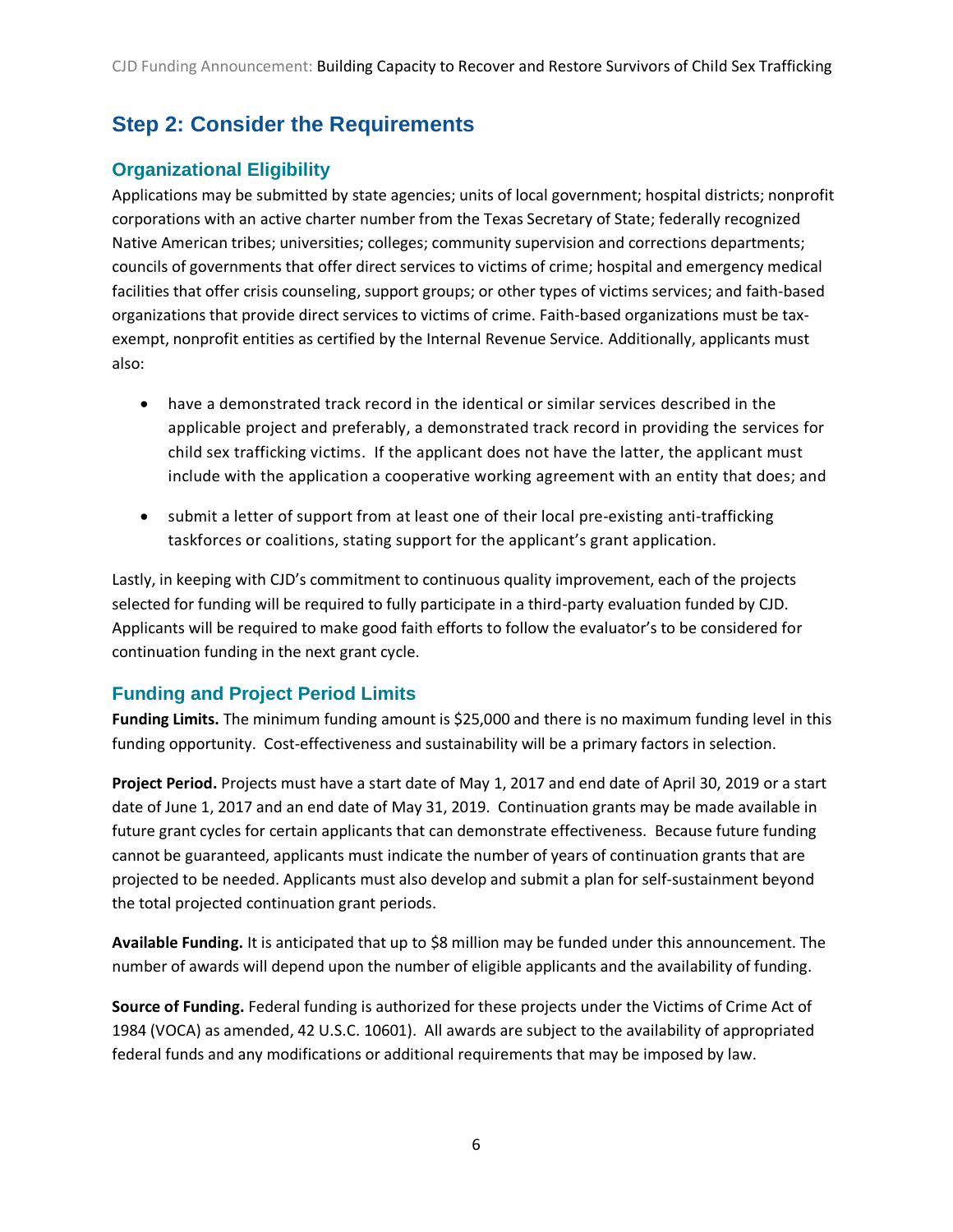CJD Funding Announcement: Building Capacity to Recover and Restore Survivors of Child Sex Trafficking

# <span id="page-7-0"></span>**Match Requirement**

Grantees must provide matching funds equal to 20% of the total project cost. The match requirement can be met through cash or in-kind contributions (donated goods and/or services used in the project).

# <span id="page-7-1"></span>**Eligible and Ineligible Costs and Activities**

To determine eligible and ineligible costs, applicants should consult the CJD Guide to Grants (found at [http://gov.texas.gov/cjd\)](http://gov.texas.gov/cjd) as well as the new VOCA funding guidelines [\(https://www.federalregister.gov/documents/2016/07/08/2016-16085/victims-of-crime-act-victim](https://www.federalregister.gov/documents/2016/07/08/2016-16085/victims-of-crime-act-victim-assistance-program)[assistance-program\)](https://www.federalregister.gov/documents/2016/07/08/2016-16085/victims-of-crime-act-victim-assistance-program).

# <span id="page-7-2"></span>**Reporting Requirements**

**Financial and Progress Reports.** At the end of each quarter of state fiscal year during the two-year grant period, grantees will be required to submit a financial status report via eGrants and quarterly progress reports in the format required by CJD.

# <span id="page-7-3"></span>**Project-Specific Requirements**

**Projects.** Applications must address one of the following projects. If an applicant chooses to apply for more than one project, they must submit a separate application for each project.

- **1. COMMUNITY-BASED DROP-IN PROGRAMS.** Expansion or enhancement of an existing community-based drop-in program for homeless or other vulnerable youth or young adults to provide services to child sex trafficking victims. The project must provide physical safety, safety planning, individualized case management (including connecting the child to needed medical and behavioral health care, legal and other resources meeting the child's basic needs), survivor support groups, community and relationship building opportunities, and referral to out of home placements as warranted.
- **2. SPECIALIZED FOSTER CARE PROJECTS FOR TRAFFICKED YOUTH**. Development of a project that recruits, screens, engages and provides needed supports and resources to specialized foster homes for victims of child sex trafficking. The project must provide evidence-based traumainformed and responsive clinical and behavioral services in a family-based setting. Proposals should identify how foster parents will be recruited, supported and retained for this challenging population. Projects must have protocols that support the re-engagement of the youth after their withdrawal from therapeutic relationships, a runaway episode or other disruption in service. Case management and wraparound facilitation will include therapeutic respite and 24 hour clinical and behavioral crisis services for the youth and foster families. Strategies employed in counseling activities, in behavioral interventions and in the foster home milieu should maintain fidelity to recognized, promising practices or evidence- based programs.

Specific eligibility requirements: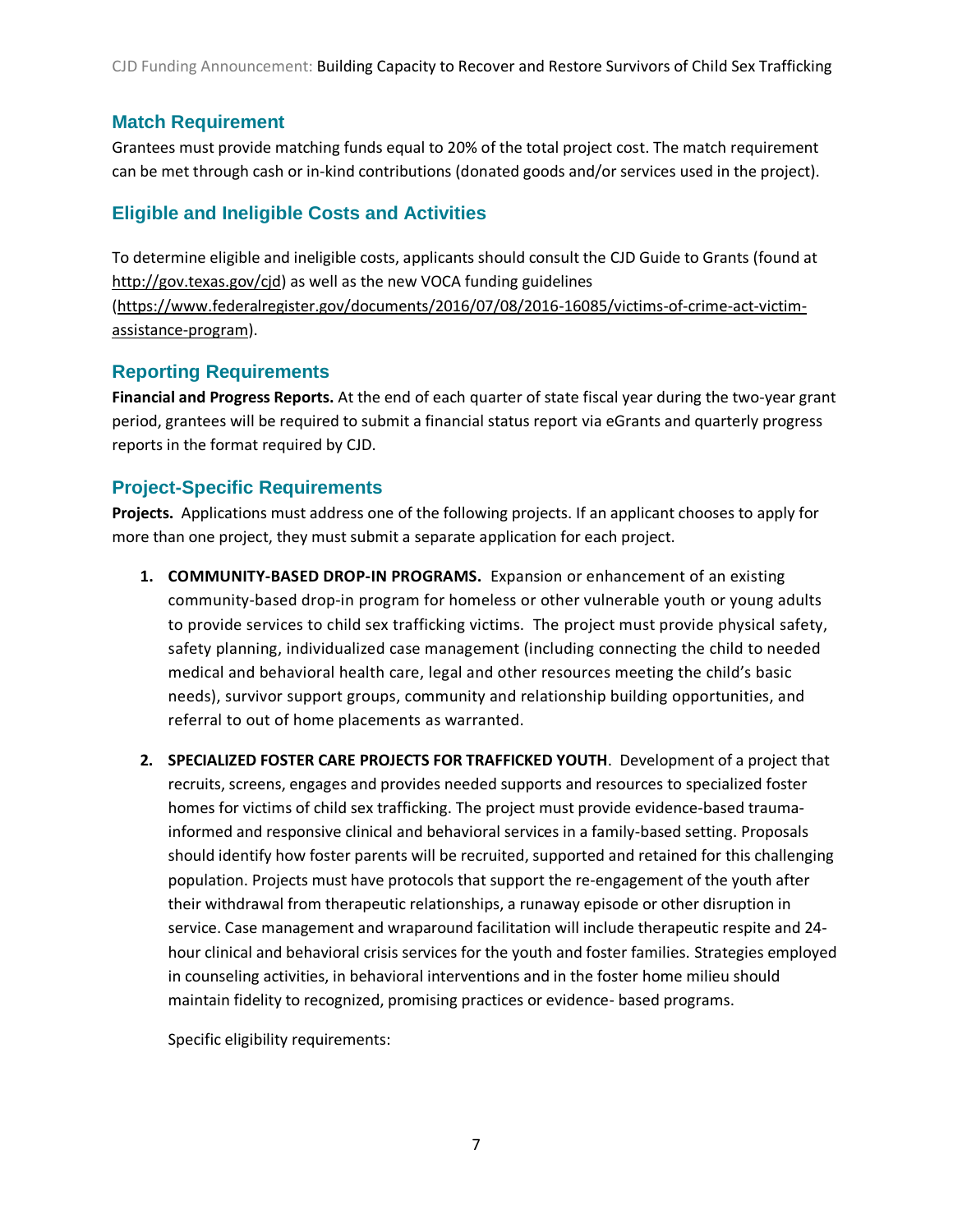- a current Child-Placing Agency license and DFPS contract in good standing for foster care with the State of Texas, serving foster youth at the Intense or Specialized Level of Care and/or;
- substantial positive operational experience providing specialized foster care for trafficked youth and successful outcomes outside of the State of Texas.
- **3. ADVOCACY PROGRAMS.** Development of a program that recruits, screens, trains, engages, and supervises advocates, including but not limited to survivors of sex trafficking, to provide individualized 24/7 crisis response and ongoing trust-based advocacy to child survivors. Advocates will engage upon immediate identification or recovery by law enforcement and continue in relationship with survivor through treatment and into restoration. Services must include: case management to help meet the child's medical and behavioral health needs; hospital, law enforcement, and judicial/court accompaniment; emotional support; and, as appropriate, support to the child's non-offending family. Applicants must demonstrate plans to keep caseloads low enough to provide meaningful interaction and advocacy to each survivor over the long term.

**Required Certifications.** Applicants must certify that they will comply with the following requirements:

- **Evaluation**. In keeping with our commitment to continuous quality improvement, each of the projects selected for funding will be required to fully participate in a third-party evaluation funded by CJD. Applicants will be required to make good faith efforts to follow the evaluator's recommendations in order to be considered for continuation funding in the next grant cycle. In addition, CJD program staff will engage in quality improvement reviews. The grantee is expected to work with CJD program staff to respond to any recommended project modifications as part of the quality improvement efforts.
- **Volunteers**. Applicant agrees to use volunteers to support either the project or agency-wide services, unless CJD determines that a reason exists to waive this requirement.
- **Community Efforts**. Applicant agrees to promote community efforts to aid child sex trafficking victims. Applicants should promote, within the community, coordinated public and private efforts to aid victims.
- **Crime Victims' Compensatio**n. Applicant agrees to assist crime victims in applying for crime victims' compensation benefits or refer them to organizations that can assist.
- **Cultural Competency**. Applicant must be culturally competent when providing services to victims. Victim service providers must have the ability to blend cultural knowledge and sensitivity with victim restoration skills for a more effective and culturally appropriate recovery process. Cultural competency occurs when: a) cultural knowledge, awareness and sensitivity are integrated into action and policy; b) the service is relevant to the needs of the community and provided by trained staff, board members, and management; and c) an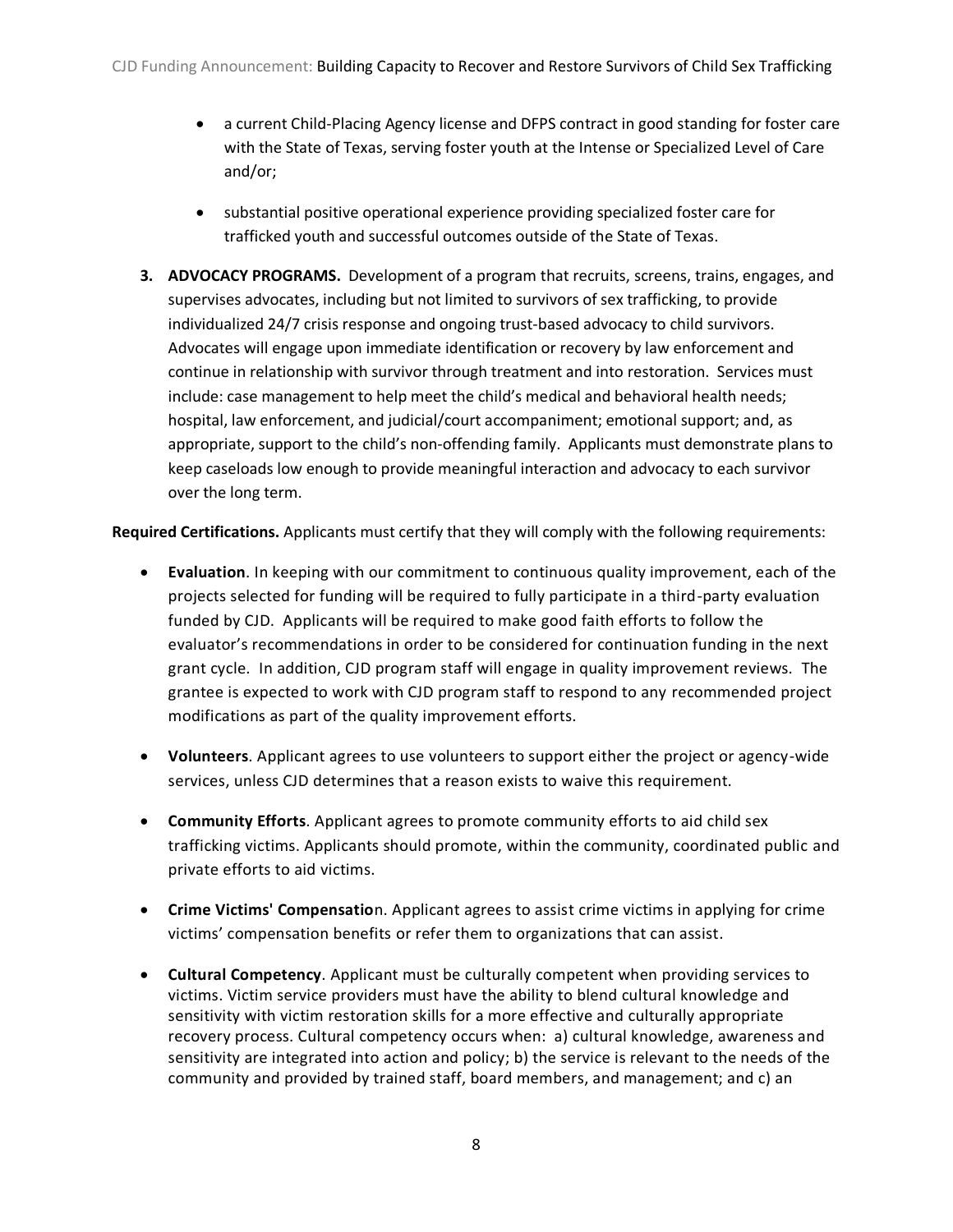advocate or organization recognizes each client is different with different needs, feelings, ideas and barriers.

- **Records**. Applicant agrees to maintain daily time and attendance records specifying the time devoted to allowable victim services.
- **Civil Rights Information**. Applicant agrees to maintain statutorily required civil rights statistics on victims served by race, national origin, sex, age, and disability of victims served, within the timeframe established by CJD. This requirement is waived when providing services, such as telephone counseling, where soliciting the information may be inappropriate or offensive to the crime victim.
- **Victims of Federal Crime**. Applicant agrees to provide equal services to victims of federal crime. (Note: A victim of a federal crime is a victim of an offense that violates a federal criminal statute or regulation. Federal crimes also include crimes that occur in an area where the federal government has jurisdiction, such as Indian reservations, some national parks, some federal buildings, and military installations.)
- **No Charge**. Applicant agrees to provide grant-funded services at no charge to victims of crime.
- **Confidentiality**. Applicant agrees to maintain the confidentiality of client-counselor information and research data, as required by state and federal law.
- **Discrimination**. Applicant agrees not to discriminate against victims because they disagree with the State's prosecution of the criminal case.
- **Nondisclosure of Confidential or Private Information.** Personally identifying information or individual information collected in connection with services requested, utilized, or denied may not be disclosed; or, individual client information may not be revealed without informed, written, reasonably time-limited consent of the person about whom information is sought. If release of information is compelled by statutory or court mandate, reasonable attempts to provide notice to victims affected by the disclosure of information will be made and steps necessary will be taken to protect the privacy and safety of the persons affected by the release of information.
- **Project income.** Applicant must agree to comply with all federal and state rules and regulations for project income and agrees to report all project income that is generated as a result of the project's activities. Applicant must also agree to report project income to CJD through a formal grant adjustment, to secure CJD approval prior to use of the project income, to use project income only for allowable costs, and to expend project income immediately after CJD's approval of a grant adjustment and prior to requesting reimbursement of CJD funds. For the purposes of this project, the deduction method applies unless prior approval is given by CJD for a different method. Project income from asset seizures and forfeitures is considered earned when the property has been adjudicated to the benefit of the plaintiff (e.g., law enforcement entity).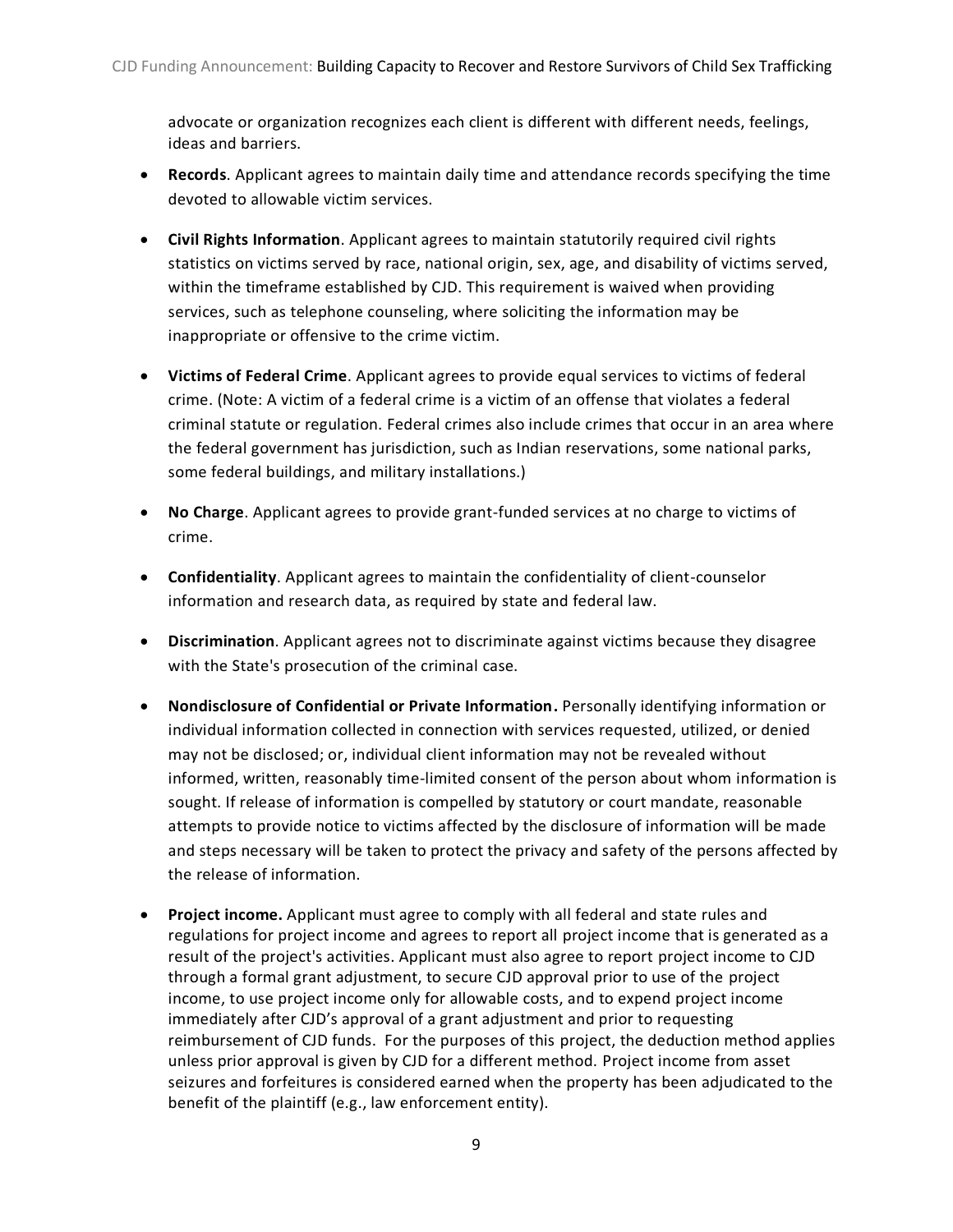CJD Funding Announcement: Building Capacity to Recover and Restore Survivors of Child Sex Trafficking

# <span id="page-10-0"></span>**Standard CJD Requirements**

**CJD Regulations.** Grantees must comply with the standards applicable to this funding source cited in the Texas Administrative Code (1 TAC Chapter 3), and all statutes, requirements, and guidelines applicable to this funding.

**Uniform Crime Reports.** Eligible applicants operating a law enforcement agency must be current on reporting Part I violent crime data to the Texas Department of Public Safety (DPS) for inclusion in the annual Uniform Crime Report (UCR). To be considered eligible for funding, applicants must have submitted a full twelve months of accurate data to DPS for the most recent calendar year.

**Criminal History Reporting.** The county (or counties) in which the applicant is located must have a 90% average on both adult and juvenile criminal history dispositions reported to the Texas Department of Public Safety for calendar years 2010 through 2014.

**Immigration and Customs Enforcement Requests**. An application requirement pertaining to full compliance with Department of Homeland Security detainer requests applies to all municipal or county governments that operates a subdivision or department that detains individuals after arrest for a criminal violation. Full text of this certification can be found on the Narrative tab of each application or at [http://gov.texas.gov/cjd/dhs\\_detainerrequest.](http://gov.texas.gov/cjd/dhs_detainerrequest) All applicants must select one of four options in their eGrants application to be considered for funding under this announcement.

# <span id="page-10-1"></span>**Step 3: Apply via eGrants**

#### <span id="page-10-2"></span>**Basics**

To apply to CJD for these grants, you must complete or make sure you have already completed some standard requirements. All of the following are needed to apply within eGrants:

Applicants must have a DUNS (Data Universal Numbering System) number assigned to its agency (to request a DUNS number, go to [\(http://fedgov.dnb.com/webform/displayHomePage.do\)](http://fedgov.dnb.com/webform/displayHomePage.do).

Applicants must be registered in the federal System for Award Management (SAM) database located at<https://www.sam.gov/> and maintain an active registration throughout the grant period.

Applicants must have or register for an account in https:/[/eGrants.gov.texas.gov.](https://egrants.gov.texas.gov/)

# <span id="page-10-3"></span>**Project-Specific Questions**

The eGrants system will provide additional information about the requirements of applying and contents of the application. Answer these questions in Section 1, "Project-Specific Questions" under the "Narrative" tab. The following are some key aspects:

**Focus Area.** Applicants must indicate the percentage (%) of the project that benefits victim services, law enforcement, prosecution, court, or other areas that indirectly affect victims.

**Culturally Specific and Underserved Population.** Applicants must indicate whether or not there is a primary focus on serving a culturally specific population.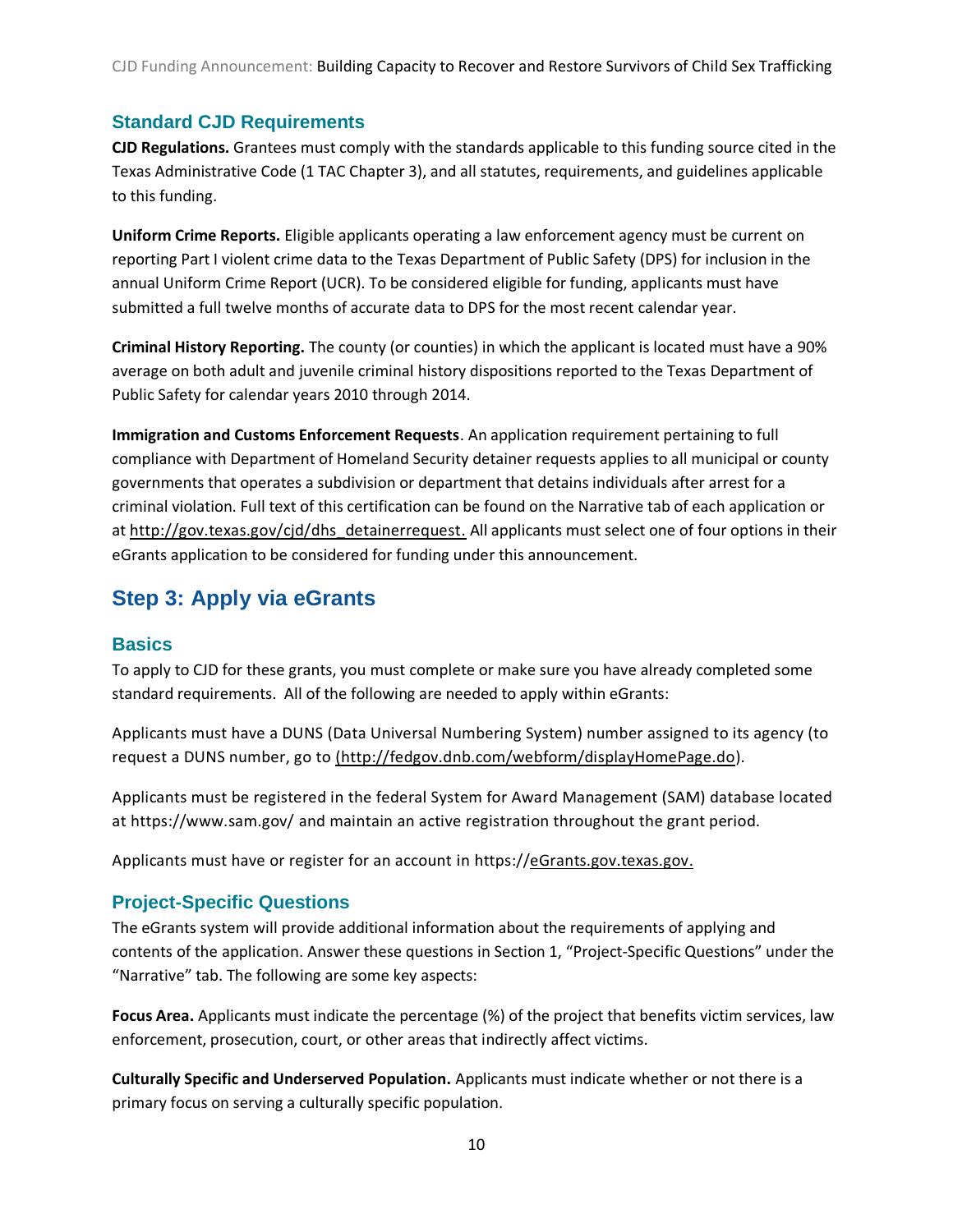**Sustainment**. Continuation grants will be made available in future grant cycles for certain applicants that can demonstrate effectiveness and a good faith effort to follow recommendations for improvement by the third-party evaluator funded by CSTT. Because future funding cannot be guaranteed, applicants should indicate the number of years of continuation grants that are anticipated as necessary and should also develop and submit a plan for self-sustainment beyond the continuation funding expected to be required.

#### <span id="page-11-0"></span>**Project Narrative**

Within eGrants, applicants will complete several narrative fields. Below is each area, along with specific instructions on the minimum requirements.

**Project Abstract.** Provide a brief summary of the proposed project. Do not share new information here that you do not include in the questions below. This abstract is a description of your project and intended for the public and policy makers. Be sure that the summary is easy to understand by a person not familiar with your project. (Limit to 1500 characters.)

**Problem Statement.** Provide a description of the nature and scope of the gaps in services in child sex trafficking that this project will address. This must be a statement of the core, underlying problem as well as the description of the particular need this project will address. A lack of resources is not, in and of itself, a problem.

**Supporting Data.** Provide supporting data, including baseline statistics and the sources of your data, to provide evidence that the problem exists within a defined geographic area, its size and scope, and its effects on the target population. Do not use statewide data for a local problem or national data for a statewide problem.

**Project Approach & Activities.** Provide the core information needed to understand the methodologies, approaches, and activities to be employed by the project. A reader should be able to understand how the project is tied to solving the stated problem. Include a description of the strategy to engage youth in trauma-informed safety plans regarding runaways and other relapse behaviors and a protocol and commitment to re-engage youth in services upon return from runaway or after other disruption in services. Including and uploading a logic model is preferred, but not required.

In addition to the above described information, please provide the specific information required below.

For Community-Based Drop-In Programs:

- **Describe hours of access, staffing plans, facility location and layout, if available.**
- **Describe how victims will be identified from among the other populations served.**
- **Describe the services, if any, that will be available after operating hours and away from the** program's address.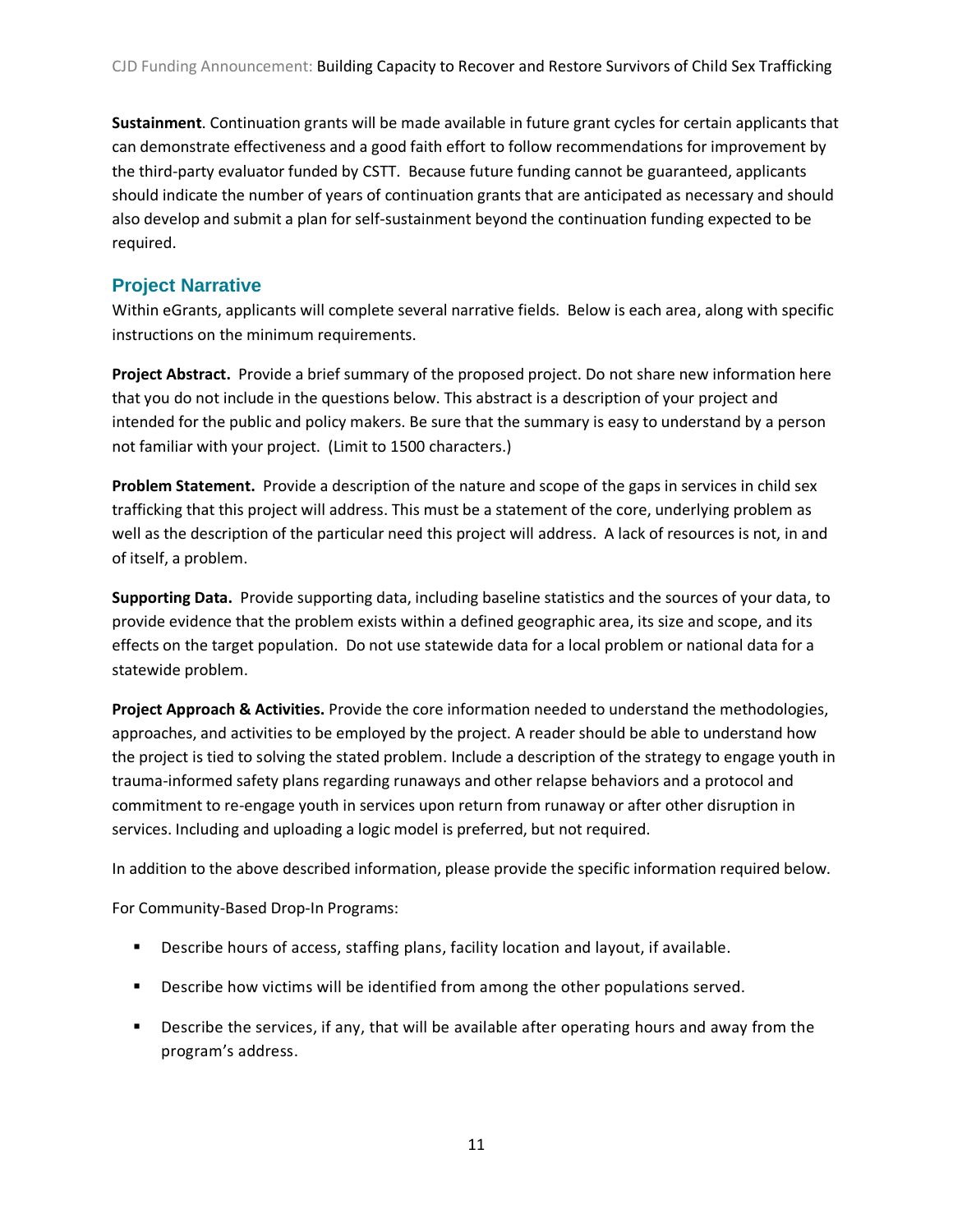Describe partnerships with community resources for services. Upload memoranda of understanding or contracts where available.

For Specialized Foster Care Programs:

- Describe a plan for identifying the screening and assessment process that will illustrate: A) survivor's readiness for placement into the program, B) identification by role, of the persons responsible for making admission decisions, C) how survivors will be matched to foster homes, D) from whom and on what timeframe referrals for admission will be accepted, E) what assistance will/will not be provided to find alternate placement when survivors are not admitted into applicant agency's care.
- **Describe discharge criteria and processes.**
- **IDENTIFY 19 IDENTIFY THE PSYCHO-EDUCATIONAL CULTER** and models for clinical, behavioral and milieu care including, but not limited to, recognized trauma-informed models and evidence-based programs or promising practices. Describe existing experience or certifications related to the application of those curriculums or therapeutic models. Explain how fidelity to models will be maintained.
- **Property Delineate plans for the provision of therapeutic support during crisis episodes including, but not** limited to, wraparound clinical and behavioral services and respite for youth and foster families.

For Advocacy Programs:

- Describe the plan for the: A) selection criteria for advocates, B) procedures to match advocates with survivors, and C) supervision of those relationships.
- **•** Describe the documentation requirements for advocates, including the type of information required to be recorded and how it will be shared with the supervising agency.
- **Describe the approach and supporting protocols on sharing information with law enforcement,** child protective services, juvenile justice services, court-appointed advocates, direct caregivers including residential care staff or foster parents, and the victim's legal guardian.
- **Describe the commitments required of advocates to their survivor relationships: Is there a** minimum length of time; a maximum? Are they permitted to maintain contact if the survivor disengages from DFPS or juvenile justice placement, or from law enforcement investigations? Under what circumstances is the advocate prohibited from maintaining engagement? Does the survivor "age out" of eligibility for continued advocate services? What are the expectations (time to respond, phone, face to face) for the advocate to respond to survivor contact after hours and on weekends? What is the minimum and maximum frequency of each type of planned contact? Will funding be provided to support activities during that contact?

**Capacity & Capabilities.** Describe the applicant organization's background as well as organizational and staff capabilities and qualifications to carry out this specific project using the methods provided above.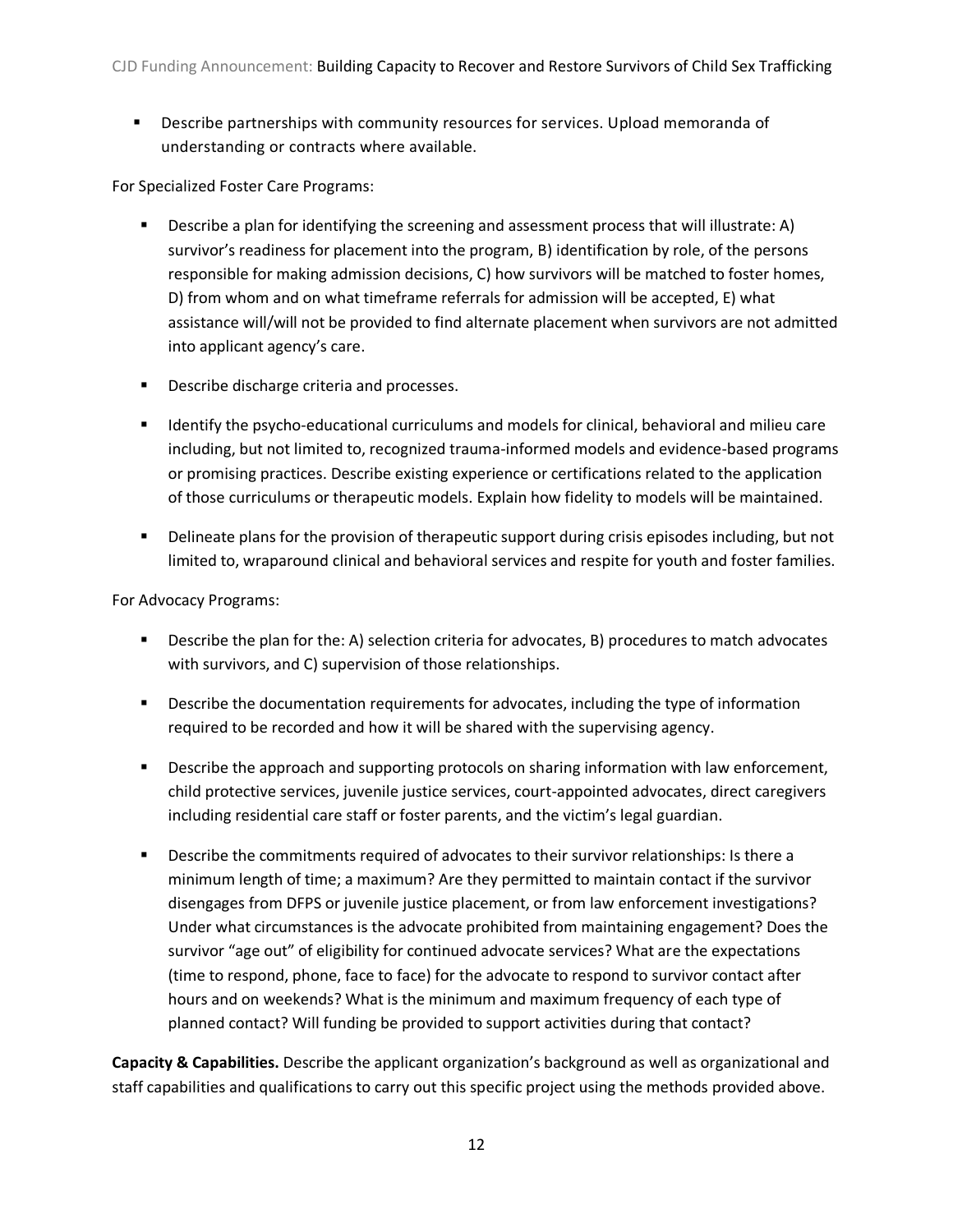Describe any cooperative working agreements or contracts connected to the grant application that enhance capacity and capabilities.

For All Programs:

- If included in the project model, describe the engagement of survivor leaders in the oversight, management and/or delivery of services.
- Describe identical or similar services currently delivered by the applicant. Identify similarities and differences between the targeted populations served.
- Describe how the applicant will ensure that services provided will be responsive to the cultural needs of the survivor population identified including, but not limited to, race, ethnicity, religious identity, sexual orientation, and preferred language.
- Describe collaborative relationship(s) with at least one local anti-trafficking taskforce or coalition that has been in existence for more than a year as of the date of this announcement.

Additional Requirements for Community-Based Drop-In and Advocacy Programs:

**Describe any collaborative relationships between applicant and other stakeholder agencies in** child sex trafficking or a related field such as law enforcement or child welfare.

Additional Requirements for Specialized Foster Care Programs for Sex Trafficked Youth:

- **If all identify current agency memberships in all local, state or national child welfare, juvenile justice,** mental health or trafficking coalitions or alliance organizations and the applicant's staff active in those organizations.
- **Delineate services for which accreditation has been achieved by the applicant organization.** Identify the accrediting body and accreditation term.
- **If all identify professional licenses and accreditations held by employees planned to provide** therapeutic services to survivors and/or training and support to foster parents or staff.

**Performance Management.** Provide an understanding of how the applicant organization will measure success for this project, including the organization's goals, objectives and measures to evaluate effectiveness. For each goal, state the goal, indicate the objectives within that goal and specify the measures within that goal and objective. Measures include outputs (e.g., number of persons served) and outcomes (e.g., number of advocates successfully connected to survivors for a minimum length of time). Specify the methodology and data sources (internal, external) that you think you can use to track the measures. Note that CJD staff or a third party evaluator may work with grantees to modify the initially proposed measures and to verify that protocols are in place for the accurate reporting of this information.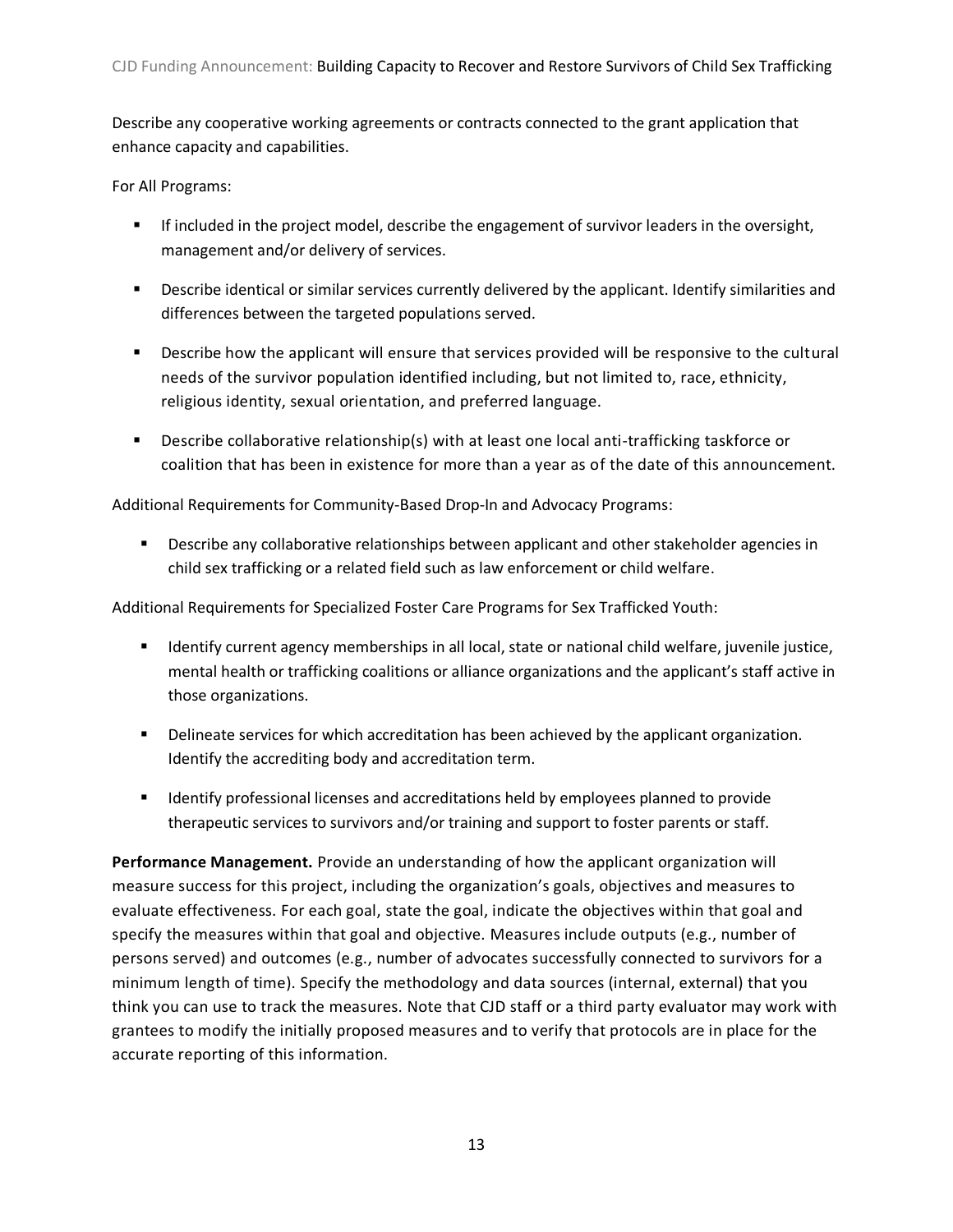Goals are broad statements that indicate the general intentions of the project to achieve some outcome. The goals need to be measurable in and of themselves (e.g., increase the number of specialized foster home placements for victims of child sex trafficking) and should not be abstract in nature (e.g., improve the foster care system for victims of child sex trafficking).

Objectives are clear, tangible, and specific statements of what the project is trying to achieve. Objectives should be expressed in the following form: To [reduce/increase/enhance/etc.] [something], by [x amount], by [dd/mm/yyyy]. A project can have multiple objectives. (e.g., to increase the capacity of a drop-in center from 8 hours a day to 12 hours a day and to increase the capacity for individualized case management from 15 children per month to 30 children per month.)

Measures use data to provide verifiable, numeric information that tie to one or more objectives and indicate progress toward its achievement. Measures might include volume, time savings, cost savings, resource savings, success rates, conformance rates, timeliness, perception shifts, or other factors. (The most relevant and impactful project-specific measures must be included under the "Measures" tab in eGrants. These will be considered the key measures for the project.) Measures are to be clearly divided into outputs (e.g., number of children placed in specialized foster homes) and outcomes (e.g. number of children who are successfully transitioned to permanency).

**Data Management.** Provide an understanding of how the applicant organization plans to track, maintain and report the data needed to determine whether the project is meeting the goals, objectives, and measures stated above. In the application, please identify if you have a computerized case management system that you are going to use to collect individual case information on the persons participating in your project and what that system is. Indicate the name of the client information system that captures aggregate data regarding clients served and/or services delivered, if that is different from the case management system.

**Target Group.** Describe the population that this project plans to help or support. For direct service projects, describing the numbers and demographics for the people served. Be specific and use supporting data. Explain whether victims will be accepted regardless of whether they are in the child protection or juvenile justice systems, or under the guardianship of parents or conservatorship of other caregivers. Describe how service delivery will differ for each type of youth.

**Evidence-Based Practices.** Describe the research or evidence that led the applicant organization to select the methods described above. Wherever possible, provide at least one citation or link to a supportive evaluation or research study. If the project approach and activities described above are not based on existing evidence, describe why the applicant organization believes the method to be innovative and promising. Explain how fidelity to identified models or methods will be maintained. Describe any continuous quality improvement and internal evaluation processes that will be applied.

# <span id="page-14-0"></span>**Required Uploads**

There are specific eligibility requirements for each project that require the uploading of certain documents with the application. *If the required documents are not uploaded with the application, the application will be considered incomplete and will not be reviewed.*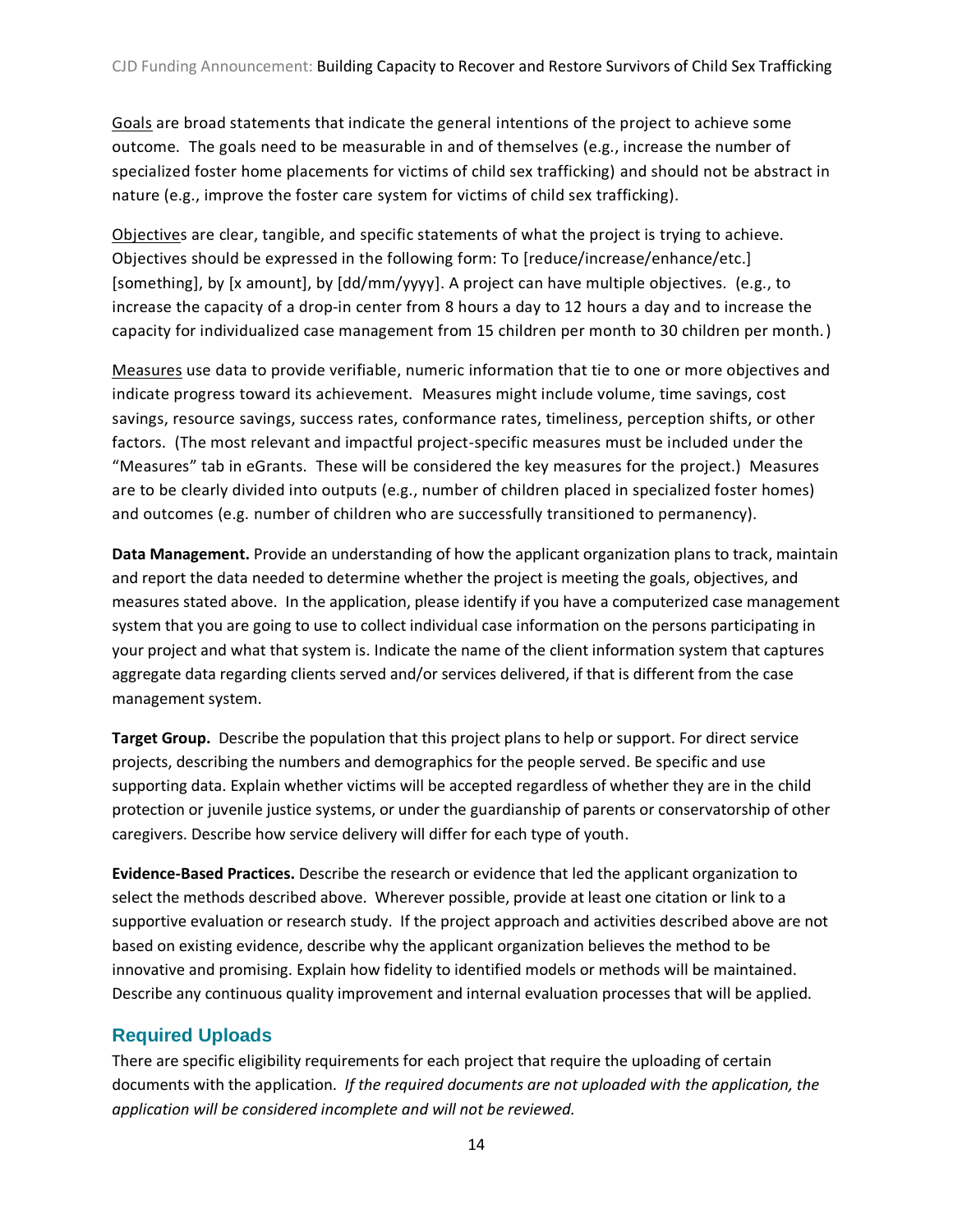For All Programs:

- Applicants without a demonstrated track record of providing this activity specifically for child sex trafficking victims must upload a written cooperative working agreement for the provision of related direct survivor services, on-going consultation and/or training and technical assistance with an entity that has that experience.
- Upload policies and procedures for recruiting, screening, training and supervising staff and volunteers to ensure safety for victims and personnel. Policies and procedures may be submitted in draft form, subject to further refinement and/or approval by the applicant's Board of Directors.
- Upload risk management policies and procedures. Policies and procedures may be submitted in draft form, subject to further refinement and/or approval by the applicant's Board of Directors.
- Upload a letter of support for the applicant from the applicable pre-existing anti-trafficking coalition(s) or taskforce(s).

Additional Requirements for Community-Based Drop-In and Advocacy Programs:

**Upload cooperative working agreements with TDFPS, juvenile justice services, law enforcement** and other agencies with custody or control of child sex trafficking victims and/or who can authorize the program's access to survivors and share confidential information between them.

# <span id="page-15-0"></span>**Step 4: Funding Decisions and Grant Acceptance**

# <span id="page-15-1"></span>**Selection Criteria**

**Merit Review**. The CJD executive director will assign a merit-review panel to review all applications for quality, capability, sustainability, and reasonableness of budget and to assign scores to applications. These scores will largely determine funding decisions and will be based upon factors including:

- Acuity of need for the program in the relevant geographical area;
- Extent of organizational experience in the activities described;
- Strength of the specific trauma-informed model employed;
- Extent of reliance upon identified best and promising practices showing good outcomes for survivors and collaboration with programs that already employ these practices;
- Level of community support and collaboration as evidenced in project narrative, working agreements, and letters of support; and
- Sustainability of the program independent of long term CJD funding.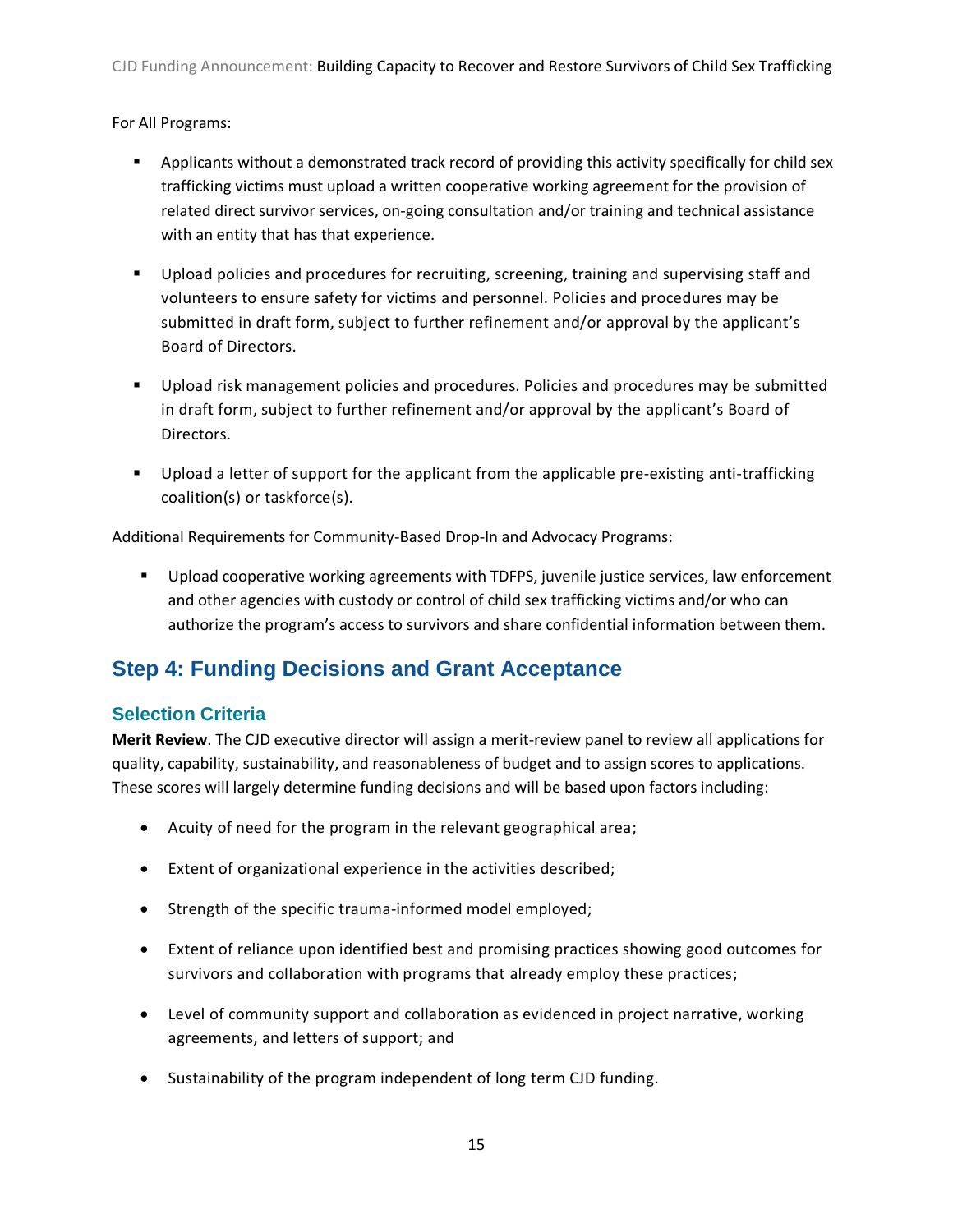**Final decisions.** CJD will review all applications for the factors listed above and also quality, capability, and past performance. CJD may also consider other factors such as geographic distribution, fairness among different sizes of population areas, need based on crime rate or other similar factors, including economic factors. CJD may not fund all applications or may only award part of the amount requested. All decisions of the CJD executive director are final and are not subject to appeal.

#### <span id="page-16-0"></span>**Announcements**

After CJD makes final funding decisions, each applicant will receive either an unfunded notice or a preliminary decision notification or final grant award. The award will provide all of the conditions and requirements of the grant. Release of final grant awards are always contingent on CJD's receipt of the funds under which the project is funded and CJD cannot release or guarantee funding to any applicant until that funding is received and acceptance is processed and a determination is made that adequate funding is available. Communication from CJD related to questions about a requested change to an application should never be taken as an indication that CJD intends to fund the application.

# **About CJD**

Our mission at the Criminal Justice Division is to direct much needed resources to those who are committed to making Texas a safer place and those who help victims of crime to recover and feel safe again. In carrying out this mission, we are committed to helping our partners by actively finding ways for them to accomplish their goals and by making sure that we always have our eye to identifying the approaches that work best. We envision positive and beneficial working relationships with our stakeholders where we provide as much assistance as is needed and where we are always ready with support or answers, not burdensome restrictions or requirements.

CJD is providing over \$250 million in funding to hundreds of organizations during state fiscal year 2016 for juvenile justice, delinquency prevention, victims services, law enforcement, prosecution, courts, specialty courts, combatting of child sex trafficking, and other types of projects to benefit Texans.